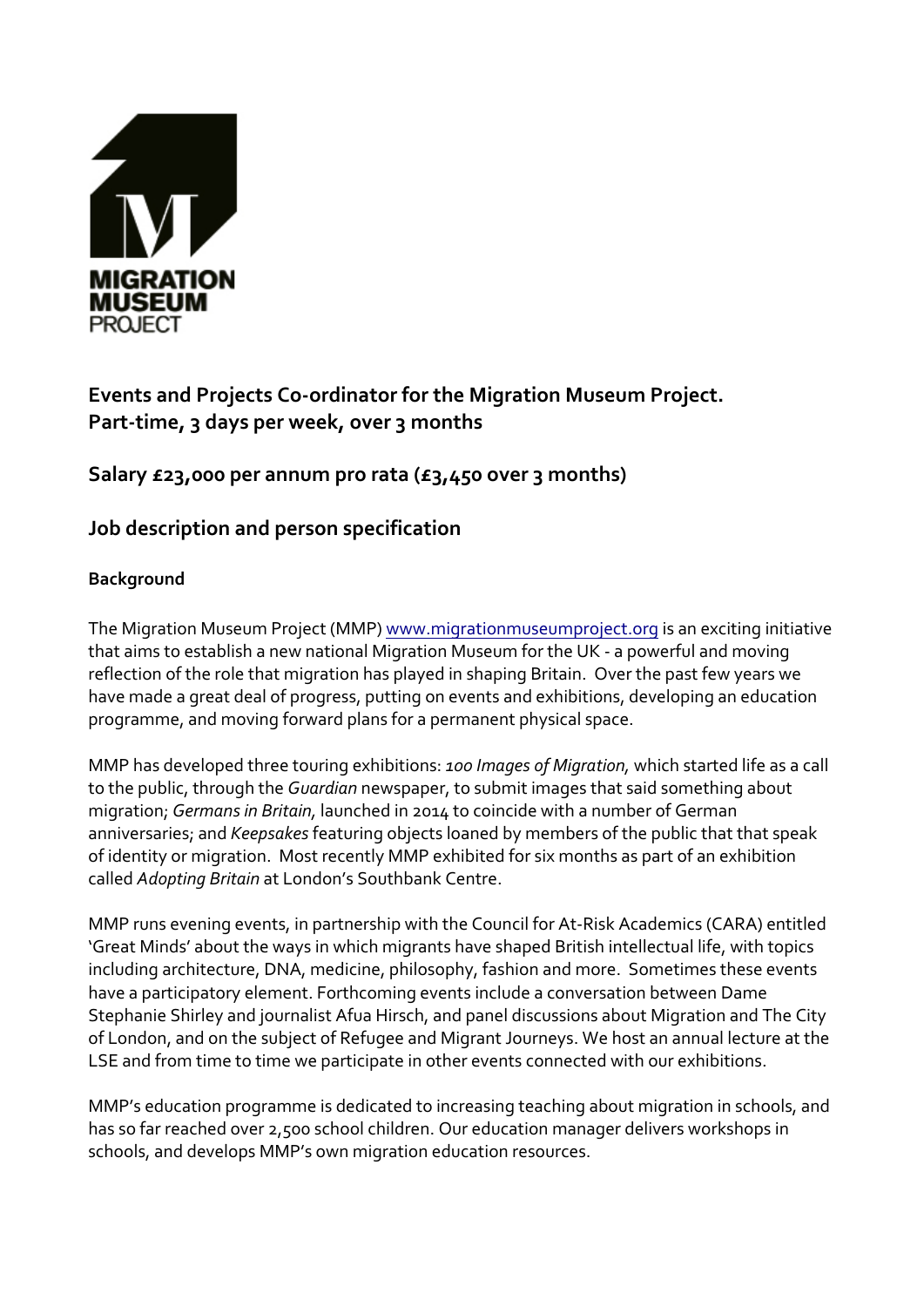All of MMP's activities are ultimately aimed at delivering a permanent Migration Museum for Britain in a physical home in London, together with a roving component in a lorry capable of taking and collecting the migration story from locations all round the UK.

## **Job description**

We now seek a part-time events and projects co-ordinator (3 days per week over 3 months) to assist with all aspects of MMP's work, but with specific responsibility for co-ordinating and running events, supporting our touring exhibitions, and with a number of general administrative tasks. The role will suit someone with genuine enthusiasm for the aims of MMP, keen to work for a rapidly developing project within a small, dedicated team, and flexible enough to adapt to a range of tasks. MMP has no office space but meets at least weekly in London, and so the successful applicant must be able and willing to work independently from home, and live within easy reach of London. This post may be extended, subject to satisfactory performance and further funding.

It is anticipated that the role will be broken down weekly roughly as follows:

| Events             | 1 day |
|--------------------|-------|
| Exhibition support | 1 day |
| Admin              | 1 day |

Specifically the role will involve:

### *Events*

- working with members of the MMP team to deliver a programme of events
- approaching and managing relationships with high profile speakers
- liaising with partners and funders in relation to venue, facilities and bookings
- producing marketing and press copy for the event and working with MMP staff and volunteers on promotion and marketing
- organising refreshments and audience engagement activities where appropriate
- delegating roles and coordinating staff and volunteers at the event
- **•** administering invitation lists
- monitoring and evaluation
- liaising with, and reporting to, MMP's director, staff and trustees as required

### *Exhibition support*

- liaising with venues
- liaising with contributing photographers and negotiating permissions for image use
- working with host institutions, as appropriate
- assisting with exhibition transport and installing and deinstalling in various locations
- co-ordinating practicalities including associated event planning, refreshments etc
- organizing publicity via print and social media
- assisting with delivery of education and community workshops as required
- monitoring and evaluation

*Administration*